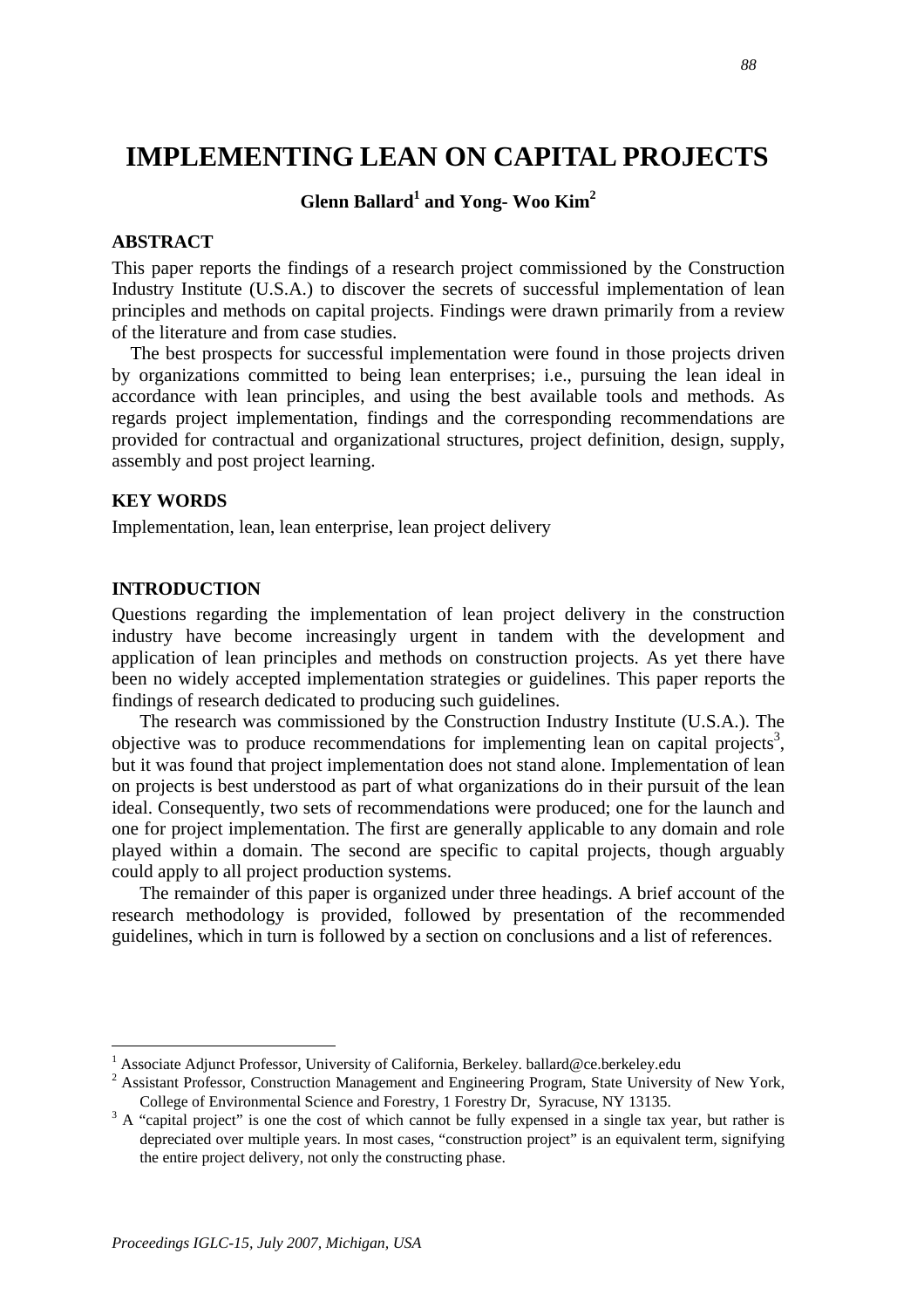#### **METHODOLOGY**

There have likely been as many answers to the question how to implement lean as attempts to answer the question. Evaluating one answer over others might be done by reference to theories of organizational change, to the empirical record, and to theories of lean itself. In an attempt to employ all three of these evaluation methods, this research was carried out through a review of the literature and through case studies<sup>4</sup>.

Case studies of the following companies were developed from open ended interviews: Air Products, BAA, General Motors, Sutter Health, Boldt, GS Engineering & Construction (Korea), Messer Construction, Walbridge Aldinger, BMW Constructors, Dee Cramer, Ilyang (Korean specialty contractor), Southland Industries, Burt Hill Architects & Engineers, and Spancrete Industries<sup>5</sup>. The interview topics are shown in Figure 1:



Figure 1: Interview Questions for Case Studies

In addition to the case studies, an extensive review of relevant literature was performed, organized under four main headings:

• Toyota

 $\overline{a}$ 

- What is Lean Construction?
- Organizational Change

<sup>&</sup>lt;sup>4</sup> There were also field tests conducted by two research team member companies, Abbott and Dow Chemical, and statistical analysis was performed on the relationship between work flow reliability as measured by PPC and labour productivityShu-Fan ...................................... *253* Ward, Steven. A.................................................. *553*

Wa, using data supplied by BMW Constructors.

<sup>&</sup>lt;sup>5</sup> Air Products, General Motors, and Walbridge Aldinger had representatives on the Research Team.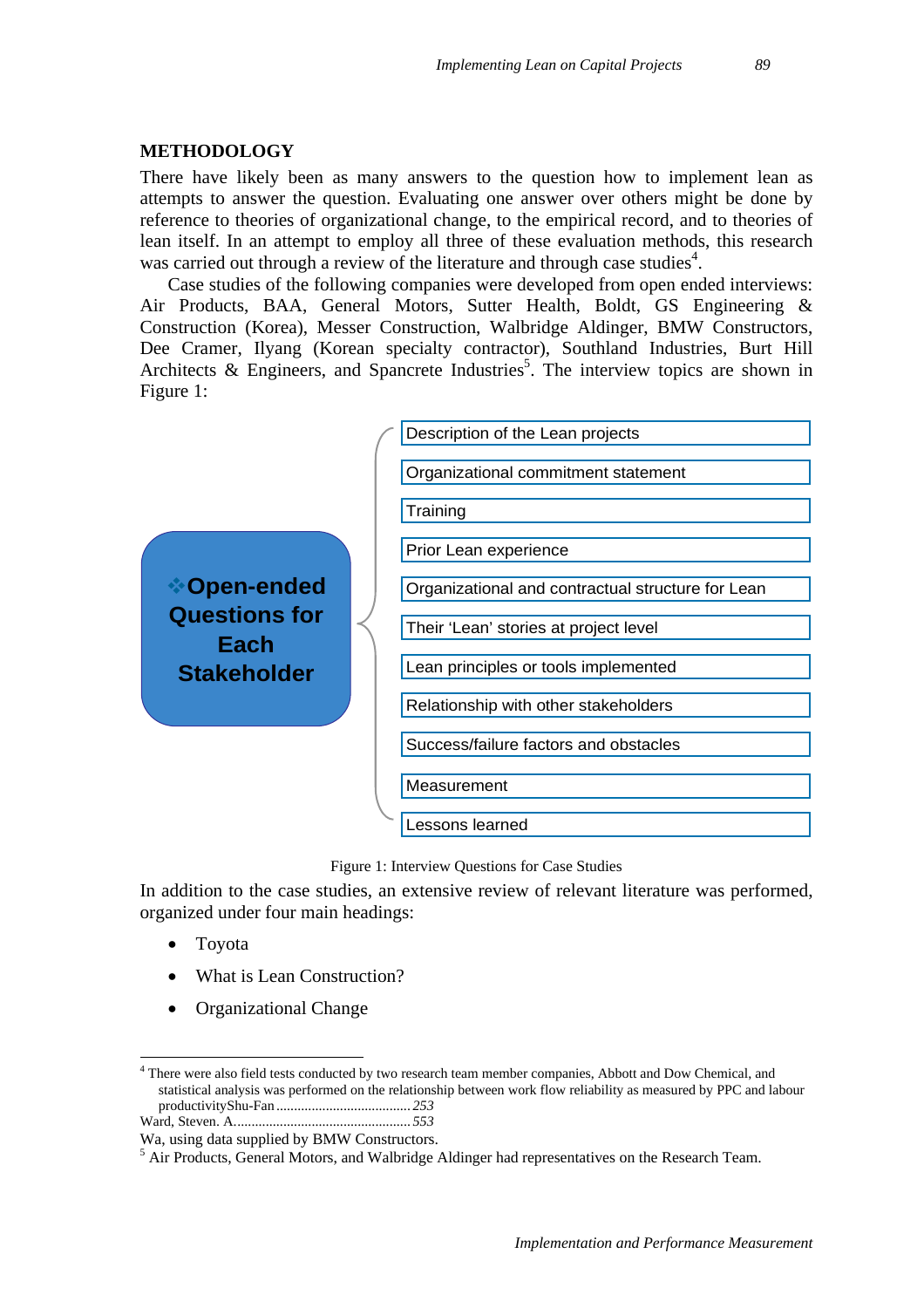## • Relevant CII Research

One of the key findings was that the Toyota Product Development System is a better model for lean project delivery than is the more famous Toyota Production System. Publications concerning the Toyota Product Development System included in the review are marked with an asterisk in the References section.

Given space limitations, we can provide only a limited justification for our recommendations. To that end, in the following section, titled 'Exposition', we clarify our understanding of lean and of lean project delivery. Our recommendations are then presented for launching an organization on the lean journey, and also our recommendations for lean project delivery. Each of the latter recommendations are annotated to show whether they were drawn primarily from the case studies or from the literature review.

# **EXPOSITION**

Lean is a journey, not a destination; a fundamental business philosophy consisting of an ideal, principles and methods. The lean ideal is to provide a custom product exactly fit for purpose delivered instantly with no waste. This is an ideal that can be approached ever nearer but never completely reached, hence the dedication to continuous improvement that is often associated with lean. Lean principles such as those stated in *The Toyota Way*  are the rules one follows while pursuing that ideal. Methods and tools are the way one implements those principles. Even principles may require interpretation anew for application to new domains and conditions. Methods and tools very often must be adapted, or even reinvented, for different applications.

# **RECOMMENDATIONS FOR LAUNCHING YOUR LEAN JOURNEY**

- 1. Create a sense of urgency for change.
- 2. Provide consistent leadership.
- 3. Structure evaluations and rewards to encourage desired behaviour.
- 4. Facilitate and coach collaborative behaviours.
- 5. Develop your own 'way'; your philosophy of doing business. Suggestion: reflect on the 14 Principles in Liker's *The Toyota Way.*(Liker)
- 6. Bring an external consultant (*sensei*) to guide your Lean journey when you start, to help with both strategy and education.
- 7. Don't over-theorize. Develop a preference for action.
- 8. Start with your own work; on processes within your control. These may not involve an interface with an external supplier or customer. When ready, extend to systems that interface with others.
- 9. Launch demonstration projects to adapt concepts and techniques to your situation, to provide proof of concept, to develop competence and confidence, and to build internal advocates and external partners
- 10. Change the company culture by changing management practice.
- 11. Celebrate breakdowns as opportunities for learning.
- 12. Don't ask people to add more to their load. Take something away; stop doing what no longer makes sense.
- 13. Use your rate of learning as the measure of progress.
- 14. Stabilize target production systems by making work flow predictable before attacking waste (*muda*).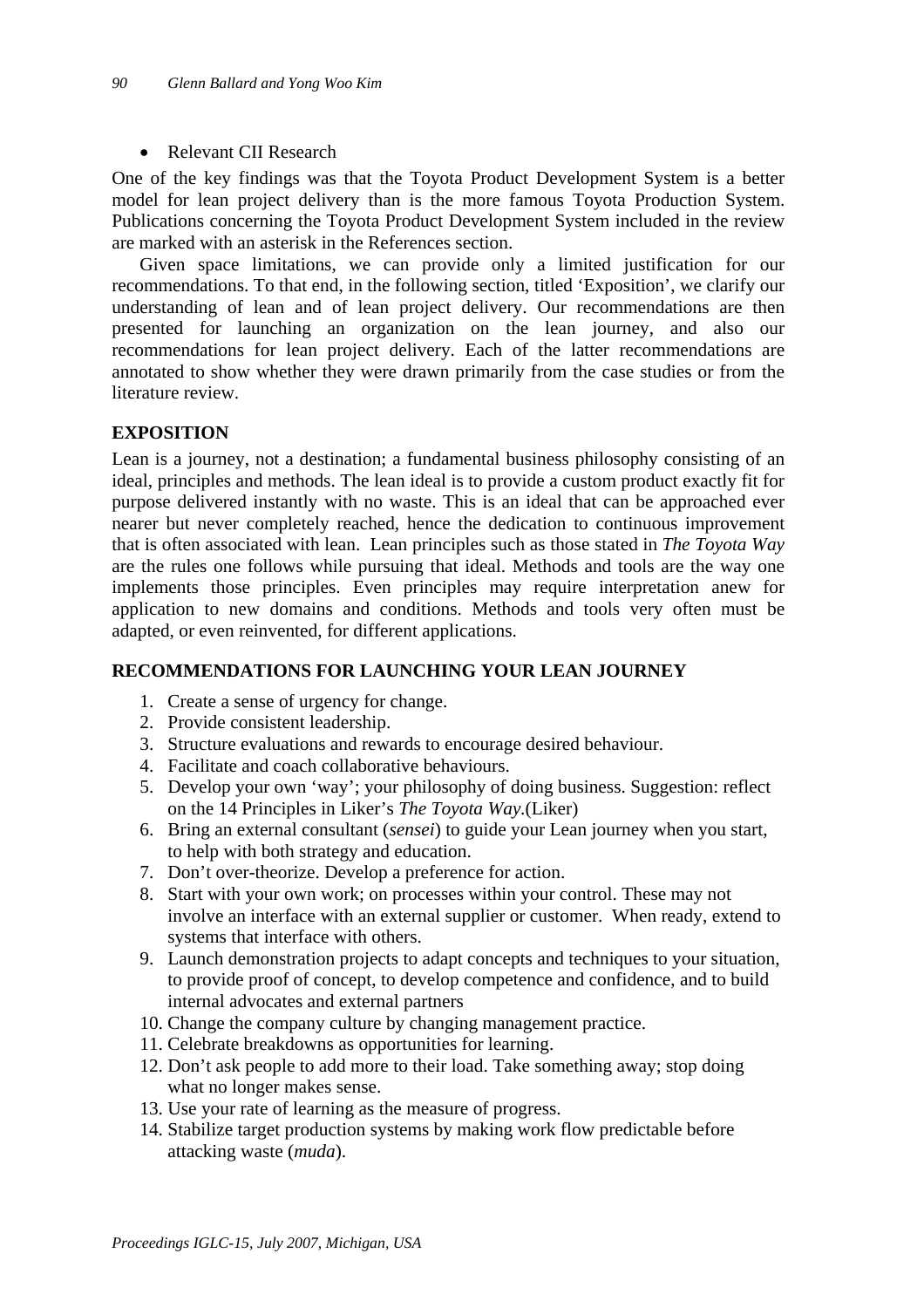#### **BASIS FOR RECOMMENDATIONS**

*Create a sense of urgency* is standard advice from writers on organizational change such as John Kotter (Kotter & Cohen, 2002). Organizations require routines in order to function, so it is necessary to somehow break up the relevant routines when change is desired. This line of thinking can be traced back at least to Lewin and his theory of organizational change, according to which it is necessary first to unfreeze then refreeze patterns of behaviour (Lewin, 1952).

*Provide consistent leadership* is also drawn from the literature on organizational change, but is a centrepiece of W. Edwards Deming and Joseph Juran's philosophy of management as well (Deming, 1986; Juran 1998) Saying one thing and doing another is perilously possible when those in leadership positions do not understand the implications of what they say, or when they lapse into old habits of speech or action. For example, placing verbal priority on quality and learning is contradicted by asking first or only about output.

*Structure evaluations and rewards to encourage desired behaviour* is again organizational change advice. How people are evaluated and rewarded exerts enormous influence on behaviour. Unfortunately, it is often quite difficult to predict exactly what that influence will be. The rule of thumb is to reward the behaviour that moves the organization towards its goals. That should be interpreted as applying not only to pay raises and promotions, but also and as importantly to the way supervisors interact with employees. Top down modelling of desired behaviour is critical. This is no place for 'do what I say, not what I do.' Further, the very role of supervision is revamped into mentorship, with the supervisor helping employees learn how to behave in your organization*.* 

*Facilitate and coach collaborative behaviours* is necessary because of the importance of collaboration in lean project delivery and because of the lack of collaboration in traditional practice*.* 

*Develop your own 'way'; your philosophy of doing business.* Liker's 14 Principles may capture the Toyota Way, and may be relevant in some fashion to all organizations, but as Liker himself insists, imitation is not the way to become lean. Every organization must develop its own way. Reflecting on Toyota's principles is a good starting point for that process.

*Bring an external consultant (sensei) to guide your Lean journey when you start, to help with both strategy and education* is standard advice from those who write about Toyota and serve as lean consultants. Lean is complex and multi-faceted. Those early in their learning can easily confuse muscle and fat, and so make fundamental errors at the outset of their journeys. An external consultant also has the benefit of not being under the sway of the existing organizational culture. Spancrete, a case study developed in this research, is an exception to this rule. However, they found someone internal who happened to have the characteristics of an external consultant. He took advantage of opportunities to educate himself, and brought his learning into the Spancrete culture. They got lucky*.* In every other case study in the research, an external consultant played a pivotal role.

*Don't over-theorize. Develop a preference for action.* Though lean is essentially a change in thinking, changing practice can change thinking, enabling more fundamental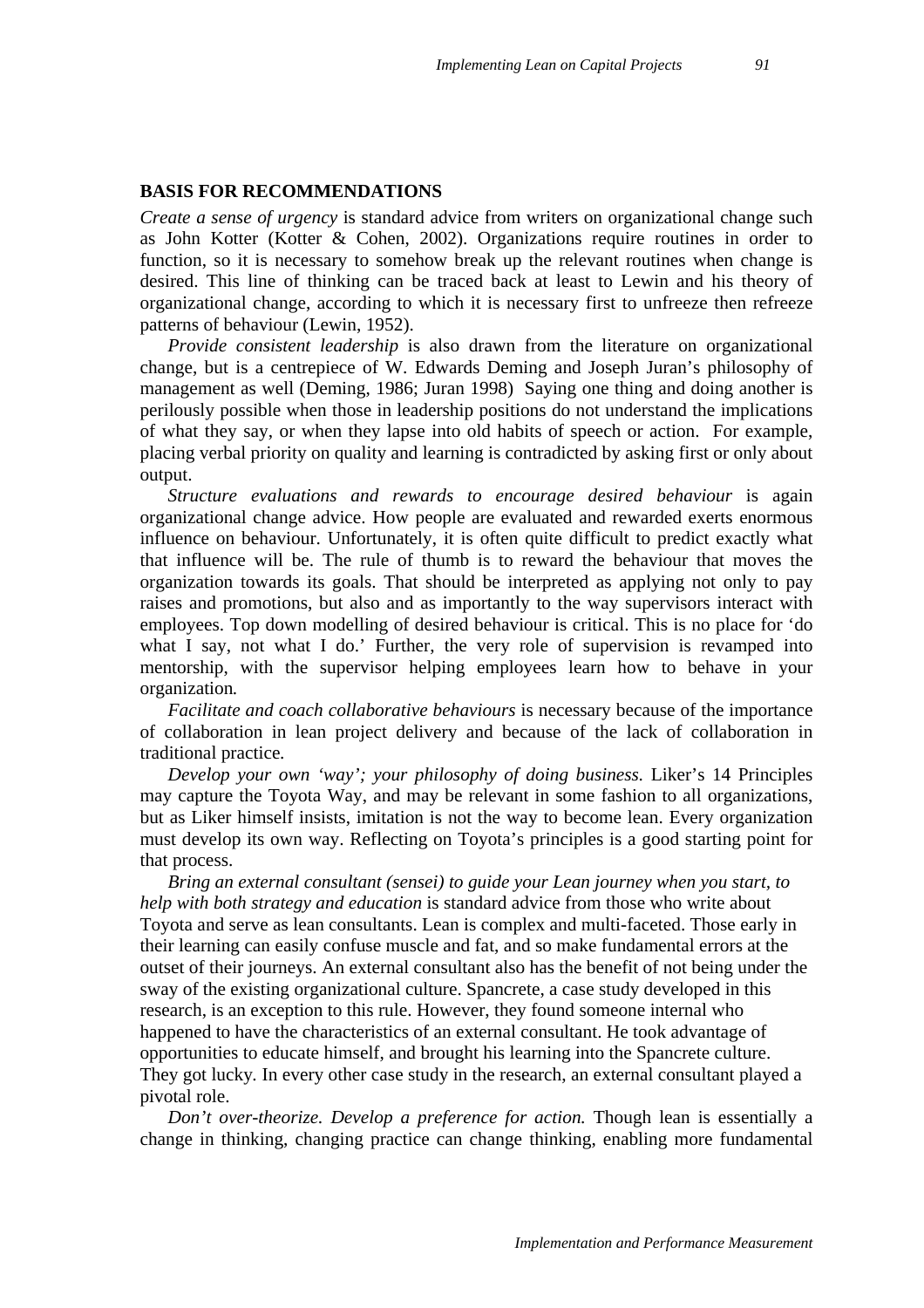changes in practice, and so on in a virtual cycle. Individuals differ in learning styles. Many learn best by doing, and everyone must complete their mastery of new behaviours through doing. Learning to 'do lean' can be likened to learning to ride a bicycle—get on the bike and start pedalling.

Start with your own work; on processes within your control. These may not involve an interface with an external supplier or customer. When ready, extend to systems that interface with others. At least two good arguments can be made for this advice: 1) A general principle of leadership is to lead from in front, and 2) Learning from working on processes within your direct control makes you better able to help your customers and suppliers. Support for this advice is primarily of the negative variety. For example, Sutter Health launched their commitment to lean project delivery by working with their suppliers of design and construction services, leaving Sutter's own project managers unprepared and feeling overlooked.

Once you are ready, *launch demonstration projects to adapt concepts and techniques to your situation, to provide proof of concept, to develop competence and confidence, and to build internal advocates and external partners.* Protect demonstration projects from the normal demands of the organization—treat them like babies learning to walk and talk. In some case studies, organizations chose to 'give lean a try' and called such explorations 'pilot projects'. The inevitable result is that the lean initiative fades away in the face of organizational resistance.

*Change the company culture by changing management practice.* Classroom training may be necessary, but will not be sufficient. A key to cultural change is for supervisors to serve as mentors (Mann, 2005)

*Learn from failures.* This again is standard advice in the literature on lean implementation, and was also evident in several of the case studies. Learning from failures is part and parcel of the scientific experimentation approach described in Spear and Bowen's *Harvard Business Review* article (Spear and Bowen, 1999; Spear 2004).

*Don't ask people to add more to their load. Take something away; stop doing what no longer makes sense*. The traditional approach to management inevitably accumulates procedures and reports one on top of another like an ancient garbage dump. As organization's embrace an alternative method of managing, they should be careful to get rid of the garbage; procedures not needed when people are capable of doing their jobs and reports intended only to apply pressure on those reporting, without creating useful information for them or others.

*Use your rate of learning as the measure of progress.* There is no measure of 'leanness' and no answer to the question 'How lean are we?'. The only comprehensive metric is the rate of learning.

*Stabilize target production systems by making work flow predictable before attacking waste (muda)*. This is standard advice from lean guru's such as Liker (2005). What's more, it makes sense. If we start tinkering with processes before they are stable, there is no assurance that we will get the desired benefits. What looks like waste under one set of conditions may be a buffer necessary for absorbing variability under another set of conditions.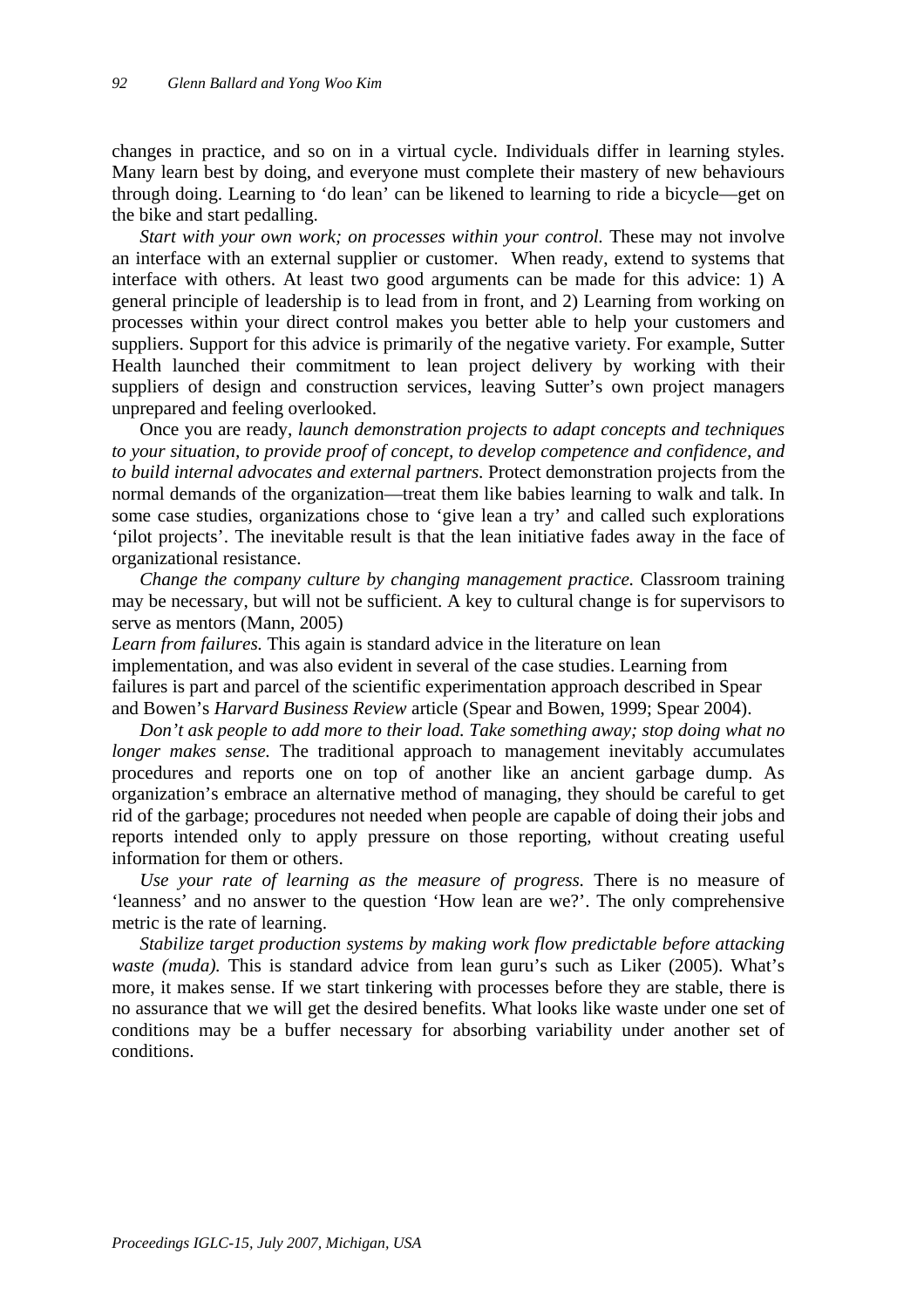# **RECOMMENDATIONS FOR IMPLEMENTING LEAN ON CAPITAL PROJECTS**

The ability of individuals and organizations to follow these recommendations will vary with position and circumstance, but to the extent possible, the following should be done to implement lean on projects:

- select partners or suppliers who are willing and able to adopt lean project delivery – *case studies (BAA, Sutter Health) and literature review on the Toyota Product Development System*
- structure the project organization to engage downstream players in upstream processes and vice-versa, and to allow money to move across organizational boundaries in pursuit of the best project-level returns - *case studies (BAA, Sutter Health, Burt Hill, Southland Industries) and literature review on the Toyota Product Development System and lean construction*
- do target costing: define and align project scope, budget and schedule to deliver customer and stakeholder value, while challenging previous best practice – *primarily an extension from the literature on the Toyota Product Development System, substantiated by a few case studies*
- encourage thoughtful experimentation; explore adaptation and development of methods for pursuing the lean ideal – *primarily from the literature review on lean construction, the Toyota Production System, and the Toyota Product Development System, substantiated by a few case studies*
- celebrate breakdowns as opportunities for learning rather than occasions for punishing the guilty - *case studies (users of the Last Planner system of production control) and literature review on lean construction, the Toyota Production System, and the Toyota Product Development System*
- do set based design: make design decisions at the last responsible moment, with explicit generation of alternatives, and documented evaluation of those alternatives against stated criteria - *primarily an extension from the literature on the Toyota Product Development System, substantiated by a few case studies*
- practice production control in accordance with lean principles such as making work flow predictable and using pull systems to avoid overproduction - *case studies (Abbott, BAA, BMW Constructors, Dow Chemical, GS Construction, Il-Yang, Messer Construction, Southland Industries) and literature review on lean construction*
- build quality and safety into your projects by placing primary reliance on those doing the work of designing and making, by acting to prevent breakdowns, including use of pokayoke techniques, by detecting breakdowns at the point of occurrence, by taking immediate corrective action to minimize propagation, and by acting on root causes in order to prevent reoccurrence - *primarily an extension from the literature on the Toyota Production System*
- implement JIT and other multi-organizational processes after site demand for materials and information is sufficiently reliable - *case studies (BAA, BMW Constructors, Dow Chemical, GS Construction, Il-Yang, Messer Construction, Southland Industries) and literature review on the Toyota Production System*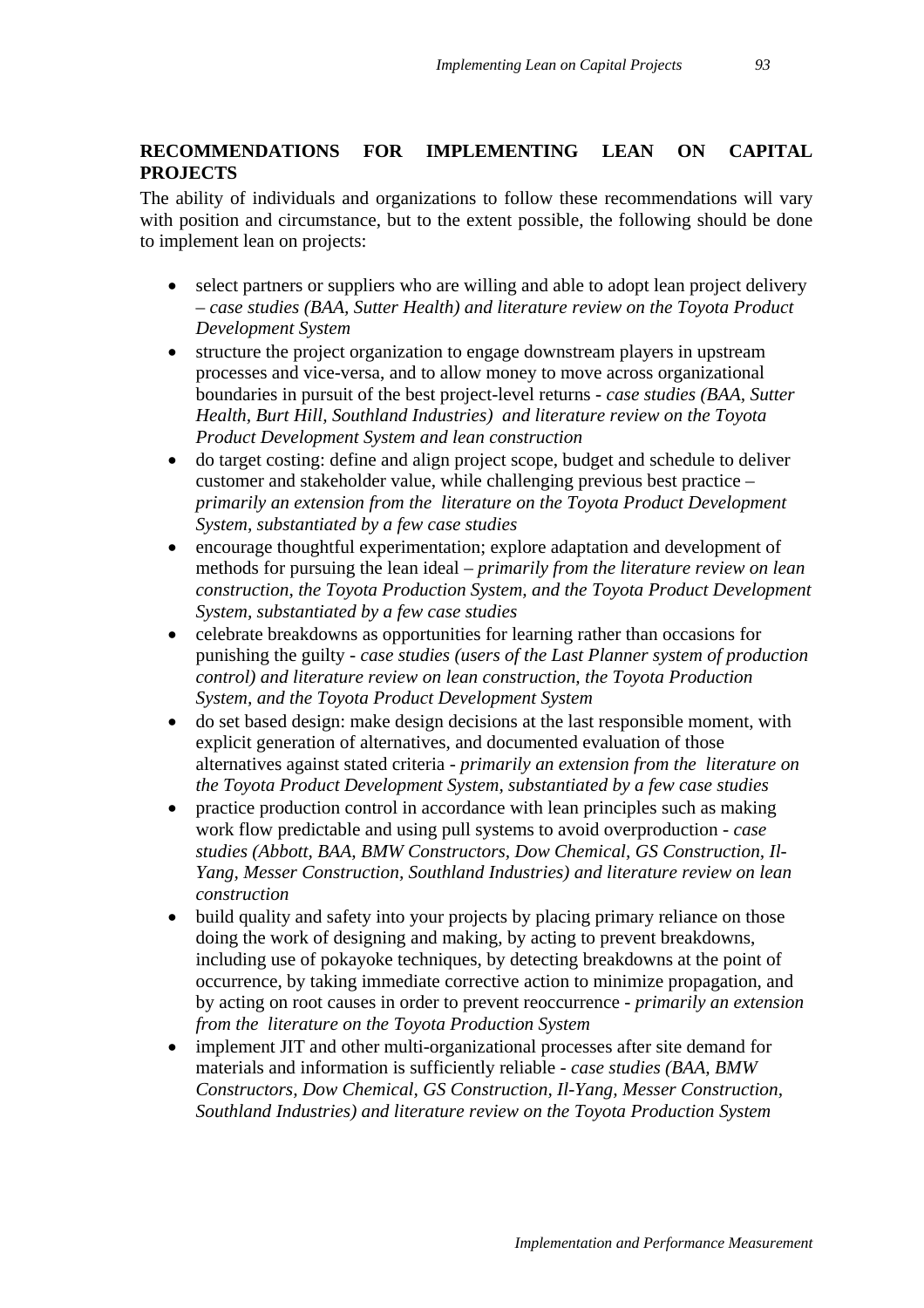- use First Run Studies: on processes that transform materials, use to design and test process capability to meet safety, quality, time and cost criteria - *literature review on lean construction*
- use computer modelling to integrate product and process design, to design construction operations in detail, and for use by the customer in facilities management - *case studies (BAA, GM, Sutter Health) and literature review on lean construction*

These can be organized by the phase of the Lean Project Delivery System (Figure 2), preceded by a pre-project phase in which the organizational and contractual structure of the project is created:

## **PRE-PROJECT PHASE :**

Structure the project contractually and organizationally for pursuit of the lean ideal, using relational contracts and cross functional teams.

### **PROJECT DEFINITION PHASE:**

- Align ends, means and constraints
- Set targets for scope and cost based on aligned ends, means and constraints
- Set other targets for experimentation and learning

### **DESIGN PHASE:**

- Make work flow predictable through reliable promising and lean production control
- Follow a set based design strategy
- Design to target scope and cost
- Design product and process simultaneously; design for sustainability and buildability, including safe and defect-free fabrication and assembly
- Pull detailed engineering to the use of its outputs: product specifications, fabrication instructions, installation instructions and system specifications
- Produce detailed engineering's outputs from an integrated database

## **SUPPLY PHASE:**

- Make work flow predictable through reliable promising and lean production control
- Prefabricate and preassemble
- Apply appropriate lean tools and methods in fabrication shops; e.g., 5S, value stream mapping, point of use materials and tools, cellular manufacturing
- Fabricate at the last responsible moment to reduce the risk of design change
- Produce assembly packages by kitting fabricated materials with commodities not maintained in site stores
- Deliver assembly packages to site just-in-time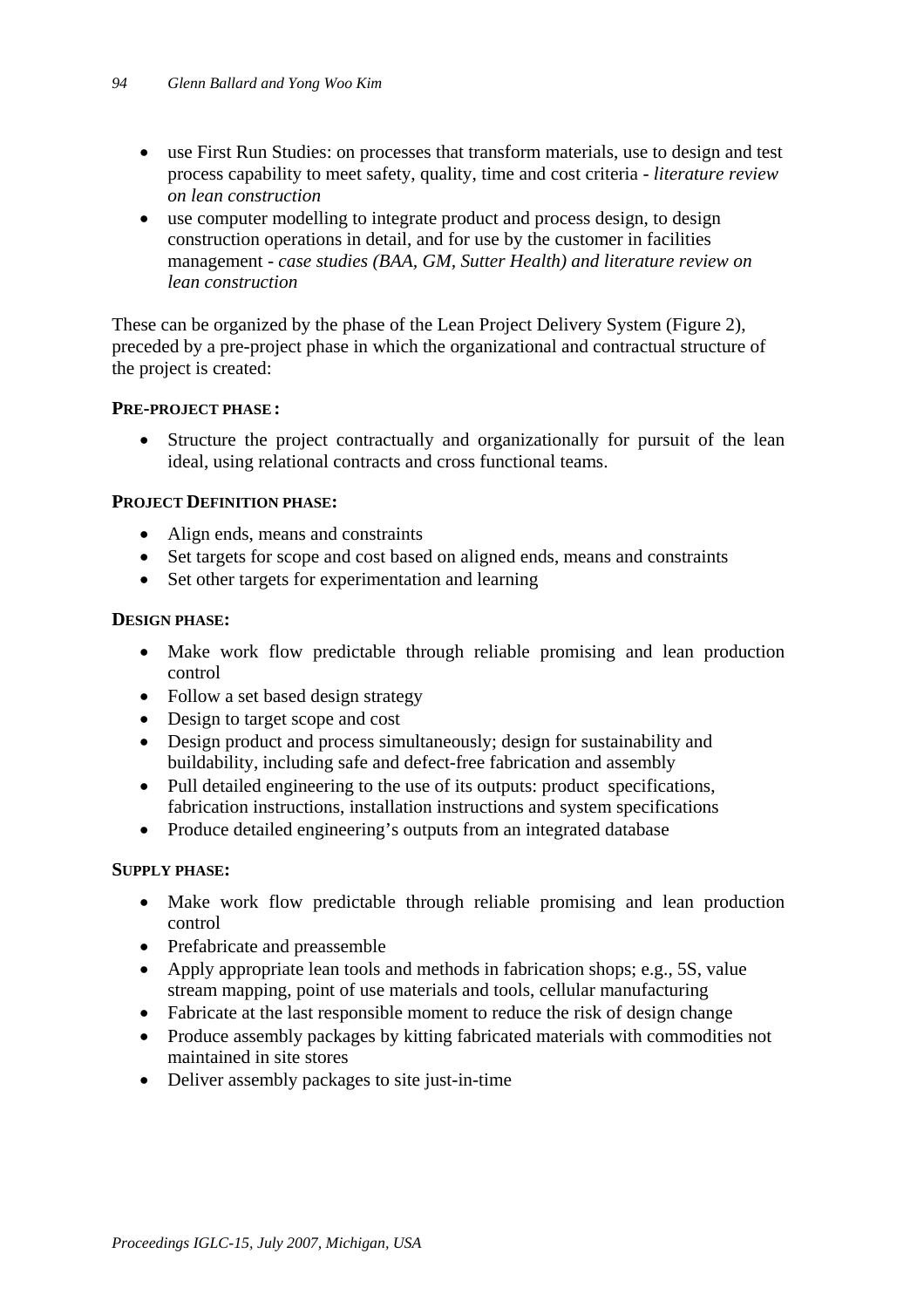

Figure 2: The Lean Project Delivery System

## **ASSEMBLY PHASE:**

- Implement the principle of providing materials and tools at the point of use through site stores and assembly packages.
- Maintain commonly used and relatively small items (safety equipment, small tools, consumables, fasteners, etc.) in site stores. Replenish using kanban or vendor managed inventory.
- Do first run studies to improve the safety, quality, time and cost of operations (placing concrete, pulling cable, setting equipment), involving craft workers in operation design, testing and improvement.
- Build quality into your production processes through preparation, detection, correction and prevention.
- Get feedback on the effectiveness of production management and suggestions for improvement from craft workers through surveys and interviews.
- Apply other appropriate lean tools and methods in site assembly; e.g., layout for minimal travel time and 5S.

#### **USE PHASE:**

- Use commissioning and start up to verify delivery to requirements
- Transfer information (model, as builds, equipment manuals) to operators for use in operations and maintenance
- Conduct a post occupancy evaluation to verify understanding of the purpose of requirements and the adequacy of design and construction.
- Collect feedback from members of the project delivery team and other stakeholders on lessons learned.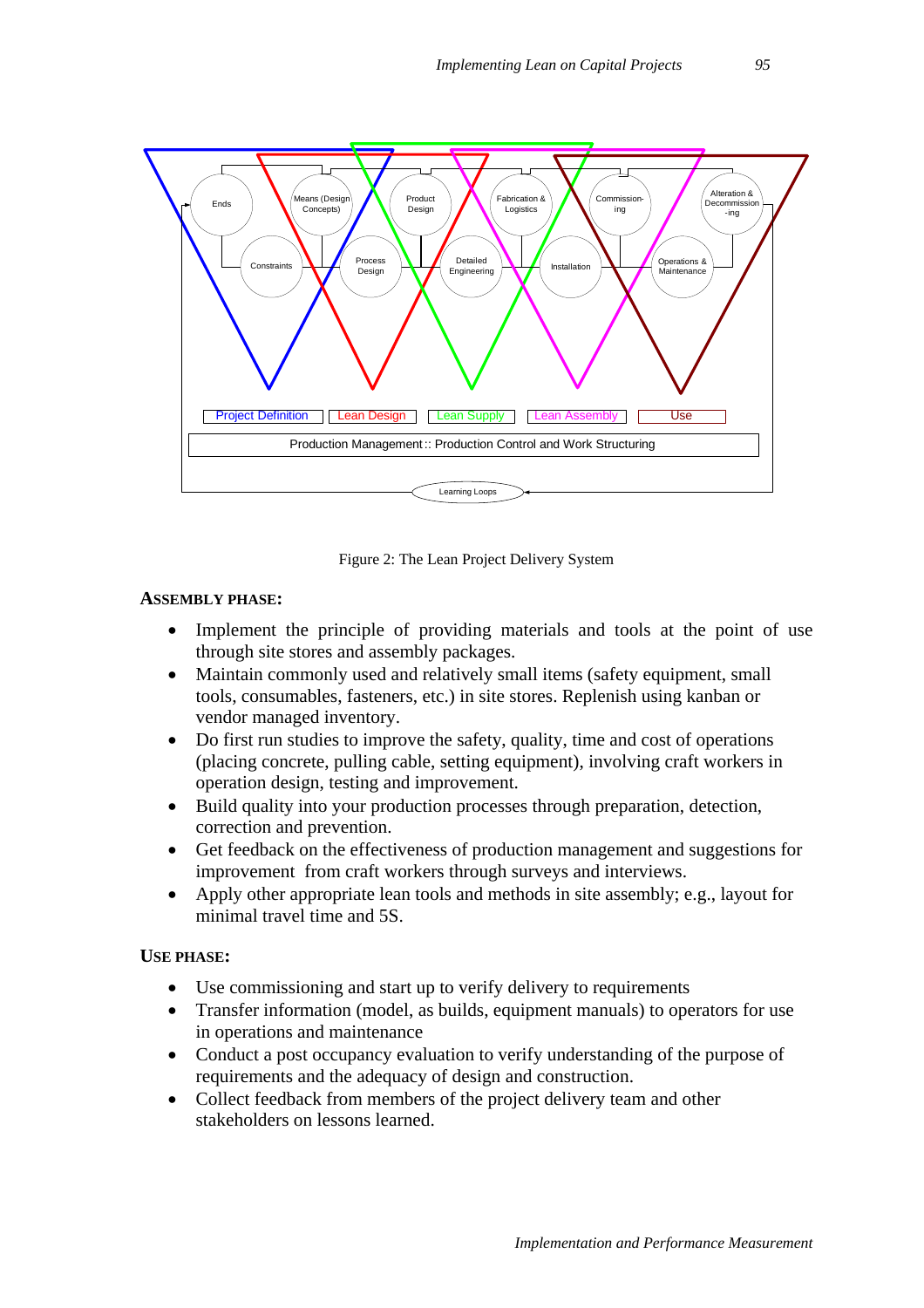The recommendations for implementing lean on capital projects were drawn primarily from the literature on the Toyota Product Development System (TPDS), the Toyota Production (manufacturing) System, and also from the lean construction literature and case studies.

The TPDS contributed target costing, cross functional teams, integrated product/process design, and set based design. The lean construction literature and cases contributed relational contracting, computer modelling, post occupancy evaluation, lessons learned, commissioning, and craft surveys. Applications or adaptations from the Toyota Production System include 5S, Built-in Quality, First Run Studies, kanbanreplenished inventories, JIT deliveries, point-of-use materials, tools and information; visual controls, prefabrication and preassembly, value stream mapping, cellular manufacturing, and the Last Planner system of production control.

# **CONCLUSION**

Organizations play various roles on project delivery teams: owner, owner agent, architect/engineer (process manager), consulting engineers (design specialists), construction manager/general contractor (process manager), and construction specialists. Each of the organizations playing these roles have different opportunities and face different challenges. Power to implement the project roadmap is distributed roughly in the following order:

- Owner
- Owner agent
- Process manager (design and construction)
- Specialist (design and construction)
- Supplier

The basic finding of this research is: No one is a helpless victim of fate. Everyone can act within the limits of their own power to create more value and less waste.

# **REFERENCES<sup>6</sup>**

 $\overline{a}$ 

- Bunker, Barbara (1997). *Large Group Interventions: Engaging the Whole System for Rapid Change.* Jossey-Bass, San Francisco.
- Bunker, Barbara Benedict and Billie T. Alban (2006). *The Handbook of Large Group Methods: Creating Systemic Change in Organizations and Communities.* Jossey-Bass, San Francisco. 451 p.

Danemiller Tyson Associates (2000). Whole-Scale Change: Unleashing the Magic in Organizations. Berrett-Koehler Publishers, Inc., San Francisco. 294 p.

- Deming, W. (1986), *Out of the Crisis*, MIT Press, Cambridge, MA.
- Juran, J. (1988), *Juran on Planning for Quality*, Free Press, New York, NY.

<sup>&</sup>lt;sup>6</sup> This section includes publications not cited in this paper to give some idea of the scope of literature reviewed in the research, especially the literature on organizational change and on the Toyota product development system.